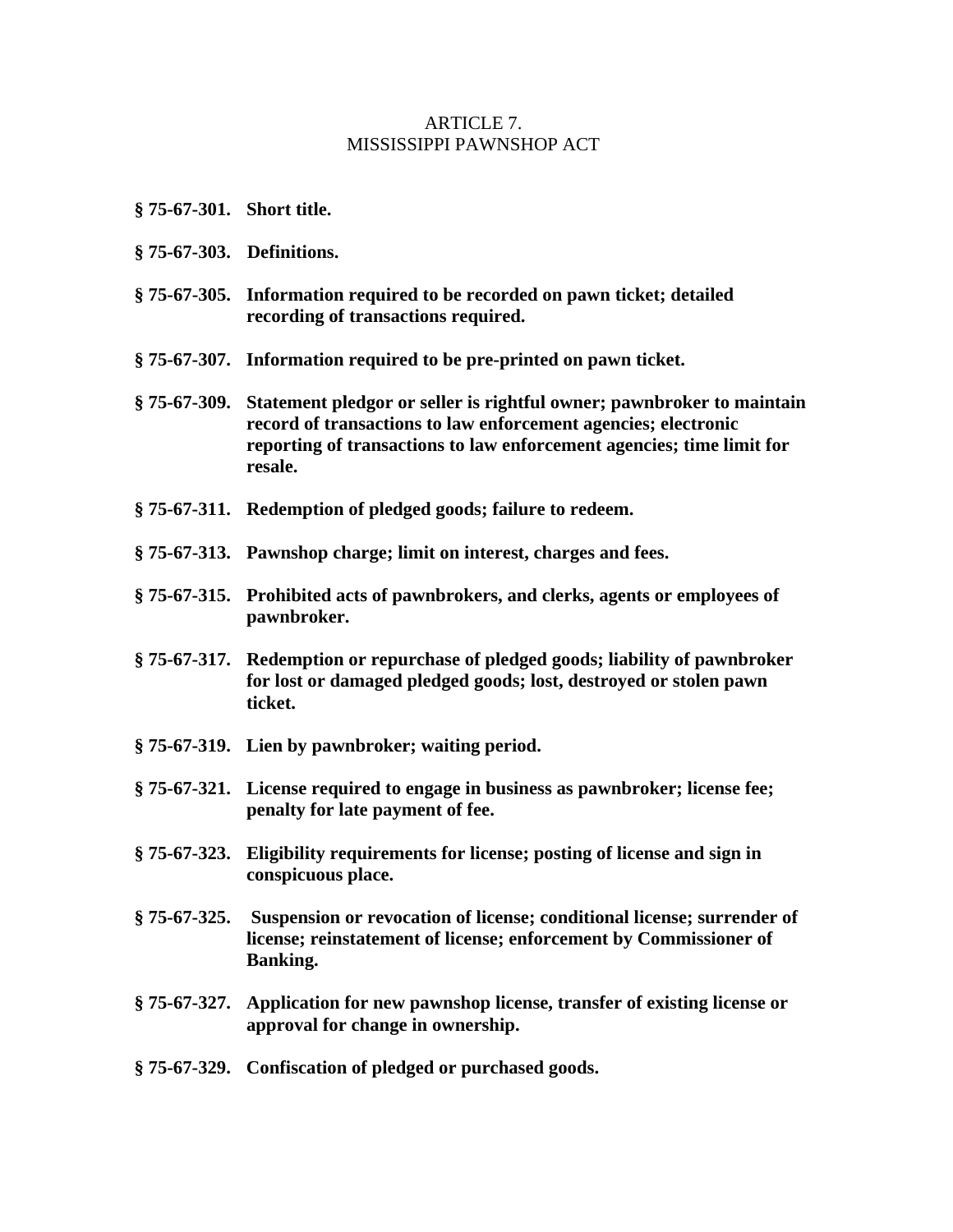- **§ 75-67-331. Penalty for failure to secure a license.**
- **§ 75-67-333. Additional civil and criminal penalties for violations of this article; injunctions.**
- **§ 75-67-334. Authority of commissioner to examine persons suspected of violating licensure requirements.**
- **§ 75-67-335. Liability of rightful owner to pawnbroker where pledged goods are found to be stolen; restitution awarded upon successful prosecution.**
- **§ 75-67-337. Severability provision.**
- **§ 75-67-339. Time limit for existing pawnbrokers to apply for license and pay fee.**
- **§ 75-67-341. Authority of Commissioner of Banking to develop forms; commissioner may examine records without notice.**
- **§ 75-67-343. Authority of municipalities to enact ordinances complying with, but not more restrictive than, provision of this article.**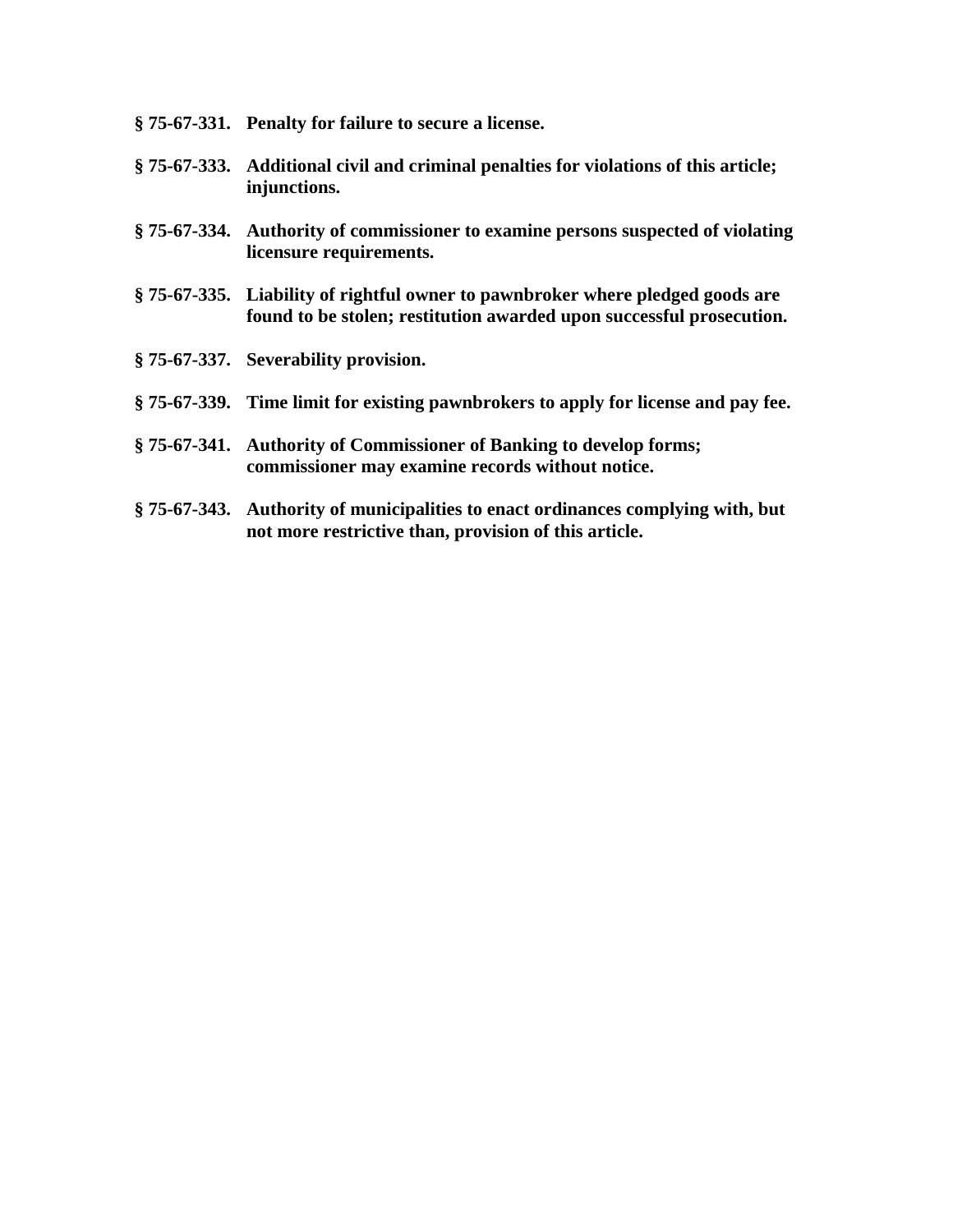### ARTICLE 7. MISSISSIPPI PAWNSHOP ACT

### **§ 75-67-301. Short title.**

This article shall be known and may be cited as the "Mississippi Pawnshop Act."

Sources: Laws, 1993, ch. 598, § 1, eff from and after July 1, 1993.

### **§ 75-67-303. Definitions.**

The following words and phrases used in this act shall have the following meanings unless the context clearly indicates otherwise:

(a) "Pawnbroker" means any person engaged in whole or in part in the business of lending money on the security of pledged goods left in pawn, or in the business of purchasing tangible personal property to be left in pawn on the condition that it may be redeemed or repurchased by the seller for a fixed price within a fixed period of time; provided, however, that the following are exempt from the definition of "pawnbroker" and from the provisions of this act: any bank which is regulated by the State Department of Banking and Consumer Finance, the Comptroller of the Currency of the United States, the Federal Deposit Insurance Corporation, the Board of Governors of the Federal Reserve System or any other federal or state authority and all affiliates of such bank, and additionally any bank or savings and loan association whose deposits or accounts are eligible for insurance by the Bank Insurance Fund or the Savings Association Insurance Fund or other fund administered by Federal Deposit Insurance Corporation or any successor thereto, and all affiliates of such banks and savings and loan associations, any state or federally chartered credit union and any finance company subject to licensing and regulation by the State Department of Banking and Consumer Finance.

(b) "Pawnshop" means the location at which or premises in which a pawnbroker regularly conducts business.

(c) "Pawn transaction" means any loan on the security of pledged goods or any purchase of pledged goods on the condition that the pledged goods are left with the pawnbroker and may be redeemed or repurchased by the seller for a fixed price within a fixed period of time. A "pawn transaction" does not include the pledge to or the purchase by a pawnbroker of real or personal property from a customer followed by the sale of the leasing of that same property back to the customer in the same or a related transaction and such is not permitted by this article.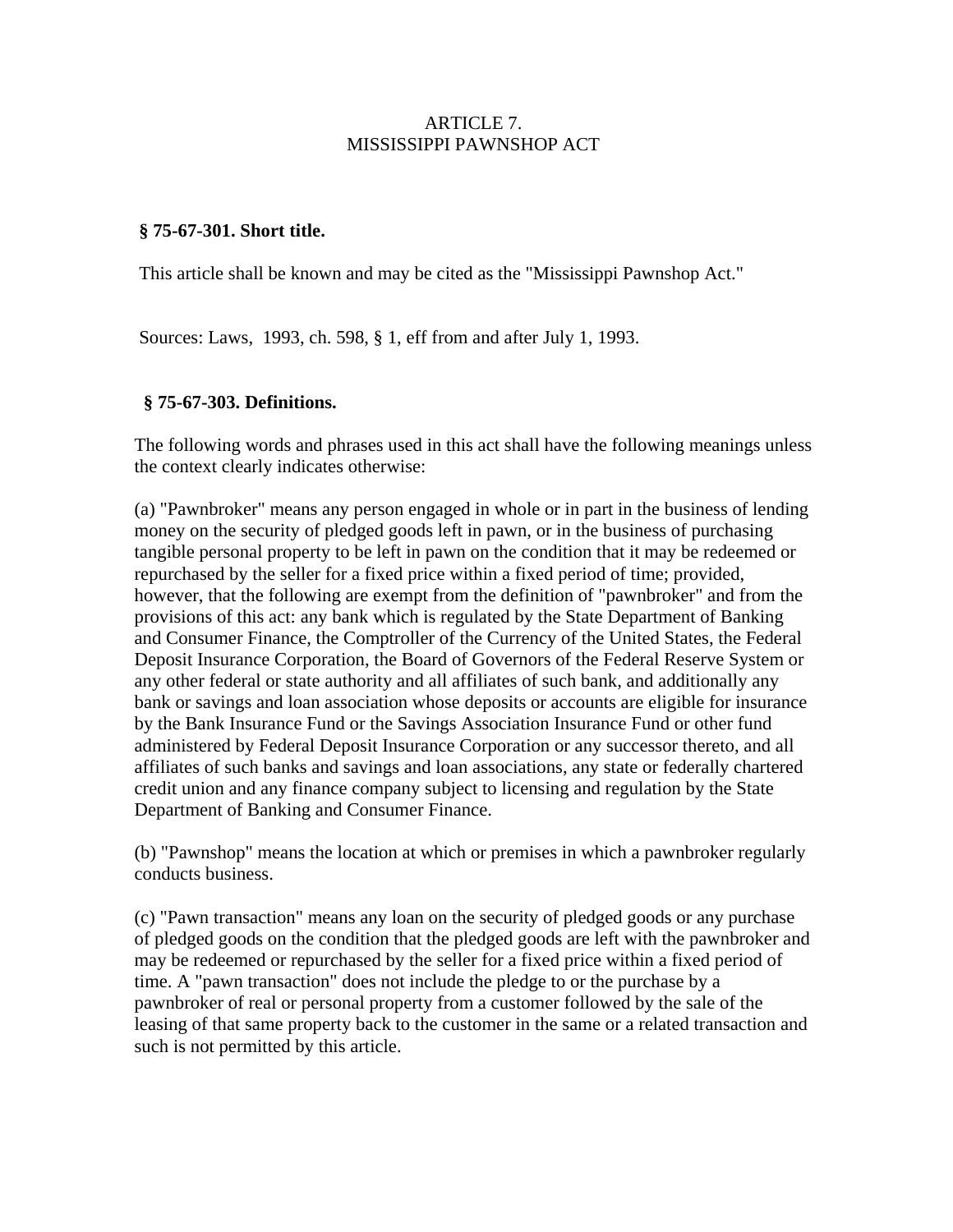(d) "Person" means an individual, partnership, corporation, joint venture, trust, association, or any legal entity however organized.

(e) "Pledged goods" means tangible personal property other than choses in action, securities, or printed evidence of indebtedness, which property is purchased by, deposited with, or otherwise actually delivered into the possession of a pawnbroker in connection with a pawn transaction.

(f) "Commissioner" means the Mississippi Commissioner of Banking and Consumer Finance, or his designee, as the designated official for the purpose of enforcing this article.

(g) "Appropriate law enforcement agency" means the sheriff of each county in which the pawnbroker maintains an office, or the police chief of the municipality or law enforcement officers of the Department of Public Safety in which the pawnbroker maintains an office.

(h) "Attorney General" means the Attorney General of the State of Mississippi.

(i) "Records" or "documents" means any item in hard copy or produced in a format of storage commonly described as electronic, imaged, magnetic, microphotographic or otherwise, and any reproduction so made shall have the same force and effect as the original thereof and be admitted in evidence equally with the original.

 Sources: Laws, 1993, ch. 598, § 2; Laws, 2001, ch. 503, § 1, eff from and after passage (approved Mar. 24, 2001.)

## **§ 75-67-305. Information required to be recorded on pawn ticket; detailed recording of transactions required.**

 (1) At the time of making the pawn or purchase transaction, the pawnbroker shall enter upon the pawn ticket a record of the following information which shall be typed or written in ink and in the English language:

(a) A clear and accurate description of the property, including the following:

 (i) Brand name; (ii) Model number; (iii) Serial number; (iv) Size; (v) Color, as apparent to the untrained eye; (vi) Precious metal type, weight and content, if known; (vii) Gemstone description, including the number of stones; (viii) In the case of firearms, the type of action, caliber or gauge, number of barrels, barrel length and finish; and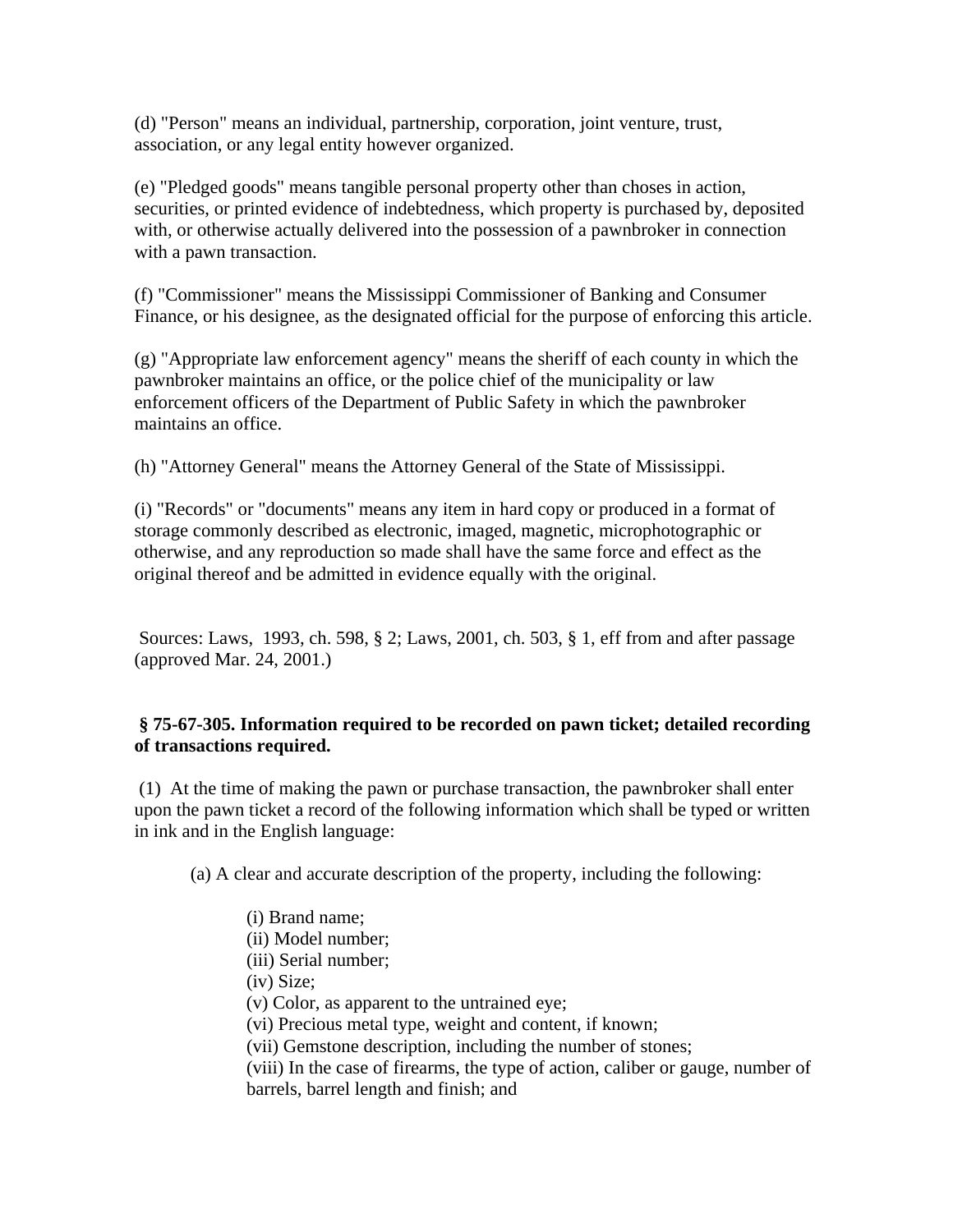(ix) Any other unique identifying marks, numbers, names or letters;

(b) The name, residence address and date of birth of pledgor or seller;

(c) Date of pawn or purchase transaction;

(d) Driver's license number or social security number or Mississippi identification card number, as defined in Section 45-35-1, Mississippi Code of 1972, of the pledgor or seller or identification information verified by at least two (2) forms of identification, one (1) of which shall be a photographic identification;

(e) Description of the pledgor including approximate height, sex and race;

(f) Amount of cash advanced;

(g) The maturity date of the pawn transaction and the amount due; and

(h) The monthly rate and pawn charge. Such rates and charges shall be disclosed using the requirements prescribed in Regulation Z (Truth in Lending) of the rules and regulations of the Board of Governors of the Federal Reserve.

 (2) Each pawn or purchase transaction document shall be consecutively numbered and entered in a corresponding log or record book. Separate logs or record books for pawn and purchase transactions shall be kept.

(3) Records may be in the form of traditional hard copies, computer printouts or magnetic media if readily accessible for viewing on a screen with the capability of being promptly printed upon request.

(4) Every licensee shall maintain a record which indicates the total number of accounts and the total dollar value of all pawn transactions outstanding as of December 31 of each year.

Sources: Laws, 1993, ch. 598, § 3; Laws, 2001, ch. 503, § 7, eff from and after passage (approved Mar. 24, 2001.)

## **§ 75-67-307. Information required to be pre-printed on pawn ticket.**

The following shall be printed on all pawn tickets:

 (a) The statement that "Any personal property pledged to a pawnbroker within this state is subject to sale or disposal when there has been no payment made on the account for a period of thirty (30) days past maturity date of the original contract; no further notice is necessary";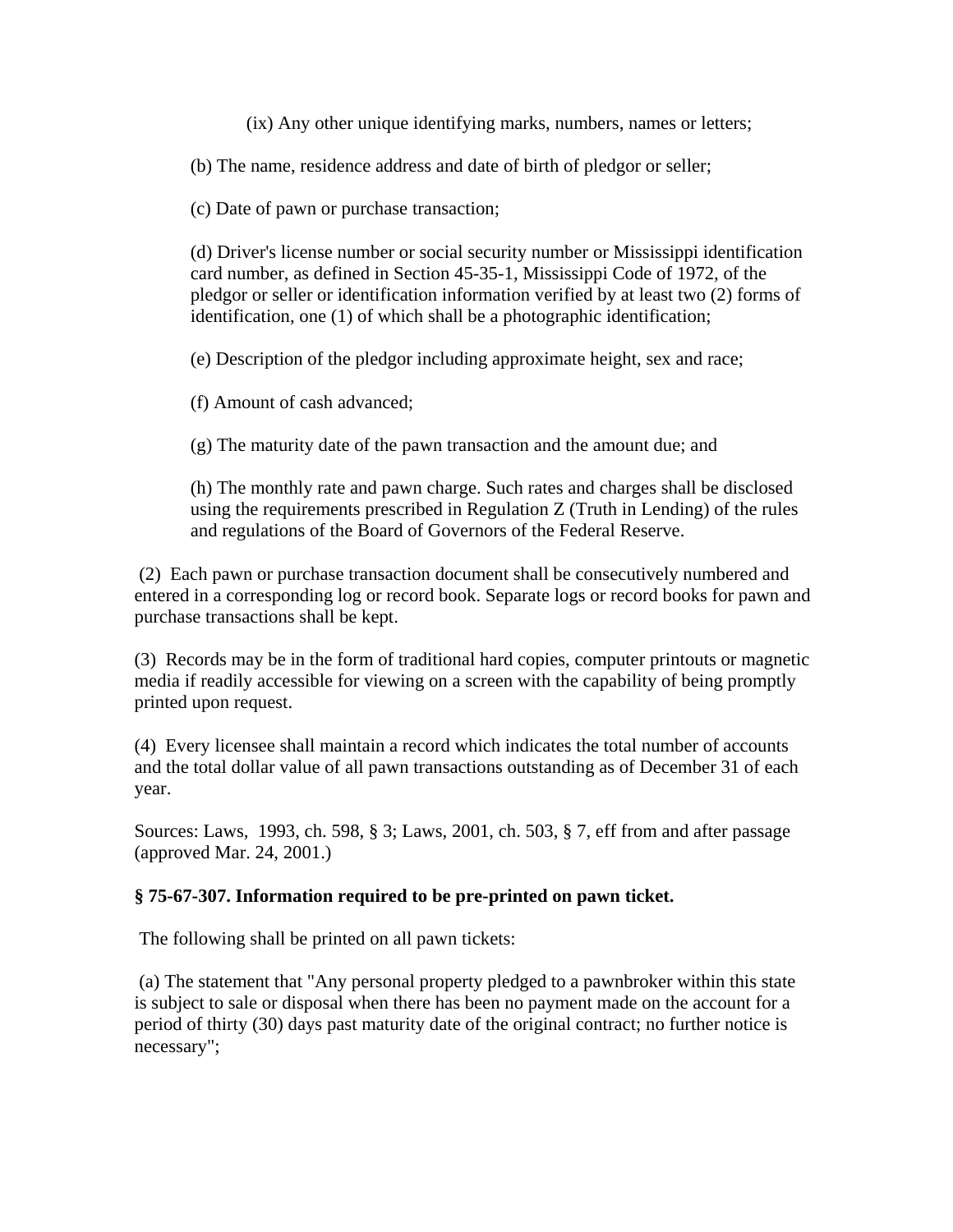(b) The statement that "The pledgor of this item attests that it is not stolen, it has no liens or encumbrances against it, and the pledgor has the right to sell or pawn the item";

(c) The statement that "The item is redeemable only by the bearer of this ticket or by identification of the person making the pawn"; and

(d) A blank line for the pledgor's signature.

Sources: Laws, 1993, ch. 598, § 4, eff from and after July 1, 1993.

## **§ 75-67-309. Statement pledgor or seller is rightful owner; pawnbroker to maintain record of transactions to law enforcement agencies; electronic reporting of transactions to law enforcement agencies; time limit for resale.**

(1) The pledgor or seller shall sign a statement verifying that the pledgor or seller is the rightful owner of the goods or is entitled to sell or pledge the goods and shall receive an exact copy of the pawn ticket which shall be signed or initialed by the pawnbroker or any employee of the pawnbroker.

(2) The pawnbroker shall maintain a record of all transactions of pledged or purchased goods on the premises. A pawnbroker shall upon request provide to the appropriate law enforcement agency a complete record of all transactions. These records shall be a correct copy of the entries made of the pawn or purchase transaction, except as to the amount of cash advanced or paid for the goods and monthly pawnshop charge. If the law enforcement agency supplies the appropriate computer software and the pawnbroker has the appropriate computer hardware, all transactions shall be made available by means of electronic transmission through a modem or similar device or by providing a computer disc to the law enforcement agency within seventy-two (72) hours of the transaction. Any pawnbroker who is recording transactions through the use of computer hardware on the effective date of this act and is provided such appropriate software shall not cease or alter the use of his computer hardware unless authorized by the law enforcement agency.

(3) All goods purchased across the counter by the pawnbroker shall be maintained on the premises by the pawnbroker for at least fourteen (14) calendar days if the pawnbroker makes available all transactions either electronically or on computer disc to the appropriate law enforcement agency as provided in subsection (2) above. Otherwise, the pawnbroker shall maintain on the premises the purchased goods for twenty-one (21) calendar days.

Sources: Laws, 1993, ch. 598, § 5; Laws, 2001, ch. 503, § 8, eff from and after passage (approved Mar. 24, 2001.)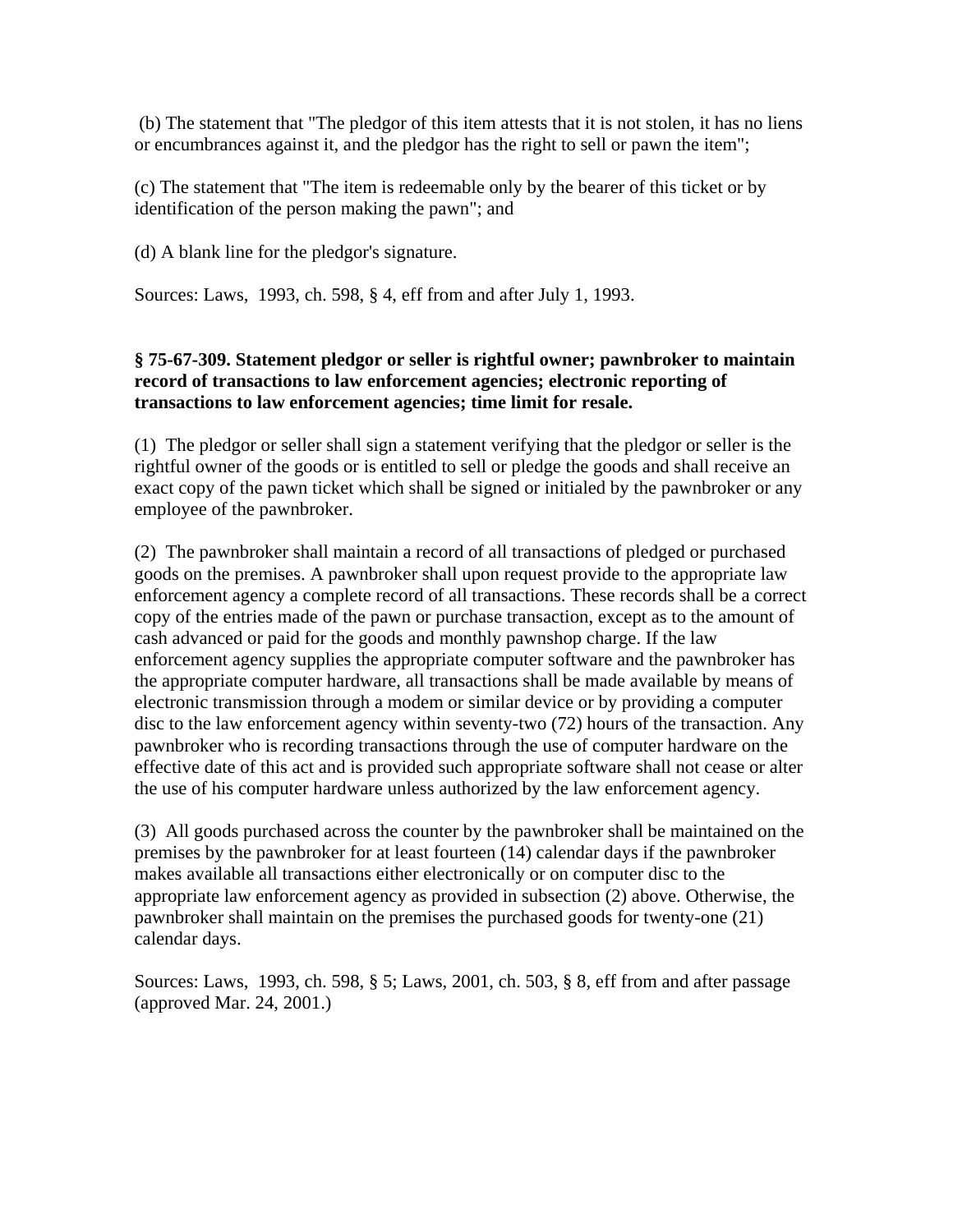### **§ 75-67-311. Redemption of pledged goods; failure to redeem.**

A pledgor shall have no obligation to redeem pledged goods or make any payment on a pawn transaction. Pledged goods not redeemed within thirty (30) days following the originally fixed maturity date shall automatically be forfeited to the pawnbroker by operation of this section, and absolute right, title and interest in and to such goods shall automatically vest to the pawnbroker.

Sources: Laws, 1993, ch. 598, § 6, eff from and after July 1, 1993.

### **§ 75-67-313. Pawnshop charge; limit on interest, charges and fees.**

(1) A pawnbroker may contract for and receive a pawnshop charge in lieu of interest or other charges for all services, expenses, cost and losses of every nature not to exceed twenty-five percent (25%) of the principal amount, per month, advanced in the pawn transaction.

(2) Any interest, charge, or fees contracted for or received, directly or indirectly, in excess of the amount permitted under subsection (1) of this section shall be uncollectible and the pawn transaction shall void. The pawnshop charge allowed under subsection (1) of this section shall be deemed earned, due and owing as of the date of the pawn transaction and a like sum shall be deemed earned, due and owing on the same day of the succeeding month.

Sources: Laws, 1993, ch. 598, § 7, eff from and after July 1, 1993.

## **§ 75-67-315. Prohibited acts of pawnbrokers, and clerks, agents or employees of pawnbroker.**

A pawnbroker and any clerk, agent or employee of such pawnbroker shall not:

(a) Fail to make an entry of any material matter in his record book;

(b) Make any false entry therein;

(c) Falsify, obliterate, destroy or remove from his place of business such records, books or accounts relating to the licensee's pawn transaction;

(d) Refuse to allow the commissioner, the appropriate law enforcement agency, the Attorney General or any other duly authorized state or federal law enforcement officer to inspect his pawn records or any pawn goods in his possession during the ordinary hours of business or other acceptable time to both parties;

(e) Fail to maintain a record of each pawn transaction for four (4) years;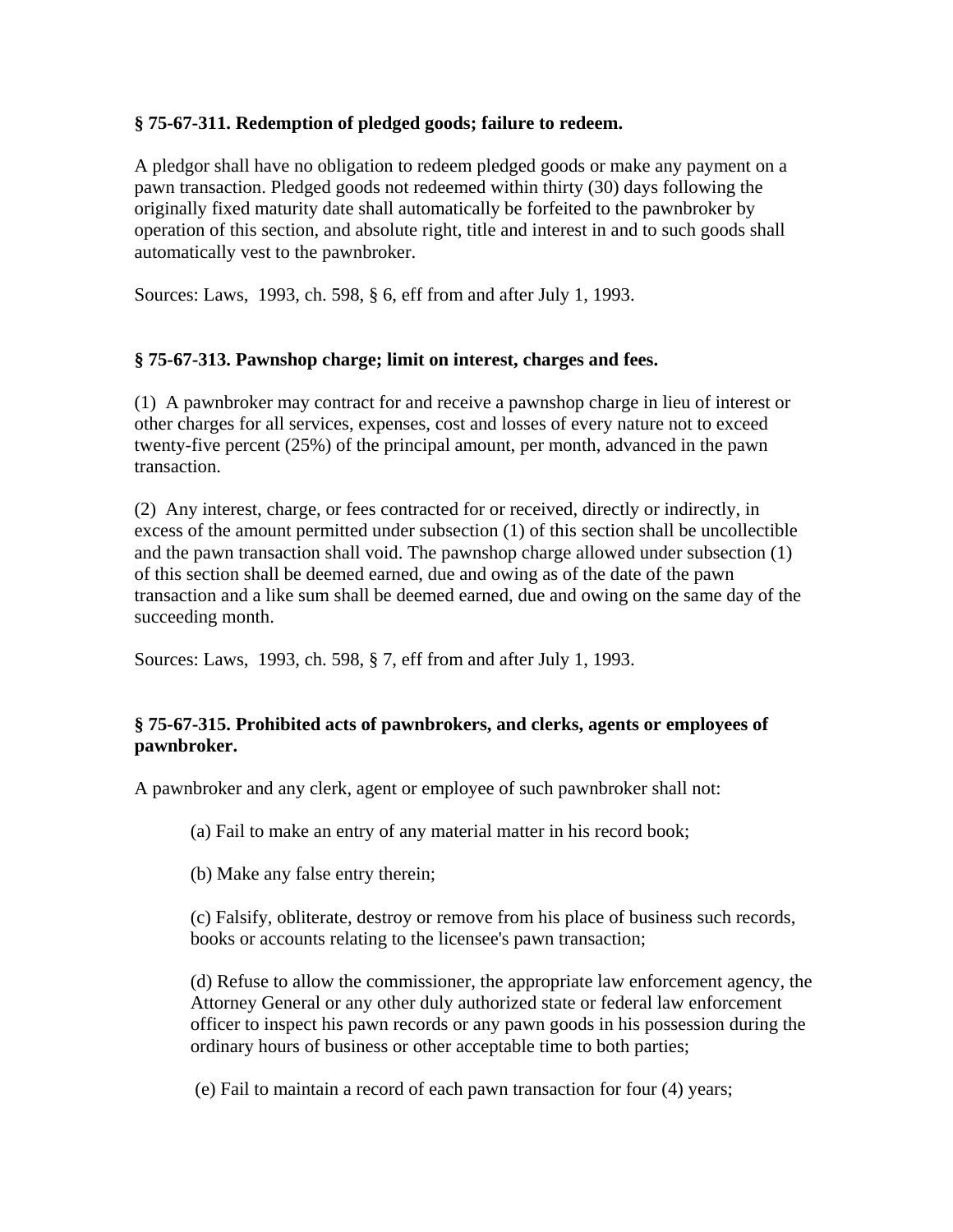(f) Accept a pledge or purchase property from a person under the age of eighteen (18) years;

(g) Make any agreement requiring the personal liability of a pledgor or seller, or waiving any of the provisions of this act or providing for a maturity date less than thirty (30) days after the date of the pawn transaction;

(h) Fail to return or replace pledged goods to a pledgor or seller upon payment of the full amount due the pawnbroker unless the pledged goods have been taken into custody by a court or a law enforcement officer or agency;

(i) Sell or lease, or agree to sell or lease, pledged or purchased goods back to the pledgor or back to the seller in the same or related transaction;

(j) Sell or otherwise charge for insurance in connection with a pawn transaction;

(k) Remove pledged goods from the premises within thirty (30) days following the originally fixed maturity date;

(l) Accept a pledge or purchase property when such property has manufacturer's serial numbers which have been obviously removed and/or obliterated.

 Sources: Laws, 1993, ch. 598, § 8; Laws, 2001, ch. 503, § 9, eff from and after passage (approved Mar. 24, 2001.)

## **§ 75-67-317. Redemption or repurchase of pledged goods; liability of pawnbroker for lost or damaged pledged goods; lost, destroyed or stolen pawn ticket.**

(1) Any person properly identifying himself as pledgor or as authorized representative of the pledgor and presenting a pawn ticket to the pawnbroker shall be entitled to redeem or repurchase the pledged goods described in such ticket. In the event such pledged goods are lost or damaged while in the possession of the pawnbroker, it shall be the responsibility of the pawnbroker to replace the lost or damaged goods with like kinds of merchandise and proof of replacement shall be defense to any prosecution. For the purpose of this subsection, "lost" includes destroyed or having disappeared because of any willful neglect that results in the pledged goods being unavailable for return to the pledgor.

(2) If the pawn ticket is lost, destroyed or stolen, the pledgor shall so notify the pawnbroker in writing, and receipt of such notice shall invalidate such pawn ticket, if the pledged goods have not been previously redeemed. Before delivering the pledged goods or issuing a new pawn ticket, the pawnbroker shall require the pledgor to make a written statement of the loss, destruction or theft of the ticket. The pawnbroker shall record on the written statement the identifying information required by Section 75-67-305, the date the statement is given and the number of the pawn ticket lost, destroyed or stolen. This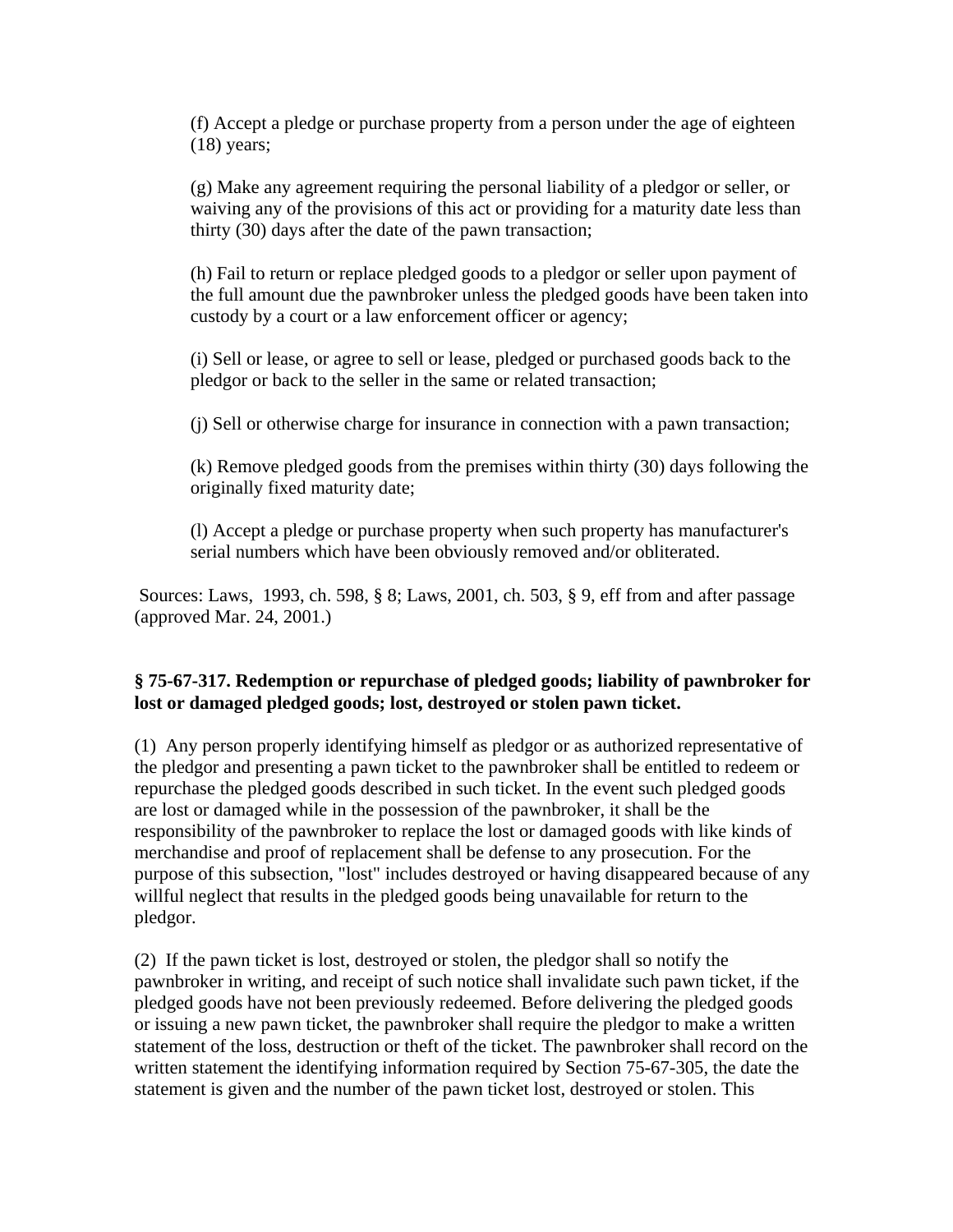statement shall be signed by the pawnbroker or pawnshop employee who accepts the statement from the pledgor. A pawnbroker is entitled to a fee not to exceed Five Dollars (\$5.00) in connection with each lost, destroyed or stolen pawn ticket and the taking of a properly prepared written statement for the pawn ticket.

Sources: Laws, 1993, ch. 598, § 9, eff from and after July 1, 1993.

# **§ 75-67-319. Lien by pawnbroker; waiting period.**

(1) A pawnbroker shall have a lien on the pledged goods pawned for the money advanced and the pawnshop charge owed, but not for other debts due to him. He shall retain possession of the pledged goods, except as otherwise herein provided, until his lien is satisfied.

(2) Pledged goods not redeemed on or before the maturity date, if fixed and set out in the pawn ticket issued in connection with any transaction, shall be held by the pawnbroker for thirty (30) days following such date and may be redeemed or repurchased by the pledgor or seller within such period by the payment of the originally agreed redemption price, and the payment of an additional pawnshop charge equal to the original pawnshop charge.

Sources: Laws, 1993, ch. 598, § 10, eff from and after July 1, 1993.

## **§ 75-67-321. License required to engage in business as pawnbroker; license fee; penalty for late payment of fee.**

(1) A person may not engage in business as a pawnbroker or otherwise portray himself as a pawnbroker unless the person has a valid license authorizing engagement in the business. A separate license is required for each place of business under this article. The commissioner may issue more than one (1) license to a person if that person complies with this article for each license. A new license or application to transfer an existing license is required upon a change, directly or beneficially, in the ownership of any licensed pawnshop and an application shall be made to the commissioner in accordance with this article.

(2) When a licensee wishes to move a pawnshop to another location, the licensee shall give thirty (30) days prior written notice to the commissioner who shall amend the license accordingly.

(3) Each license shall remain in full force and effect until relinquished, suspended, revoked or expired. With each initial application for a license, the applicant shall pay the commissioner a license fee, which includes premiums for examinations, of Five Hundred Dollars (\$500.00), and on or before December 1 of each year thereafter, an annual renewal fee, which includes premiums for examinations, of Three Hundred Fifty Dollars (\$350.00). However, when more than one (1) license to an applicant is issued, the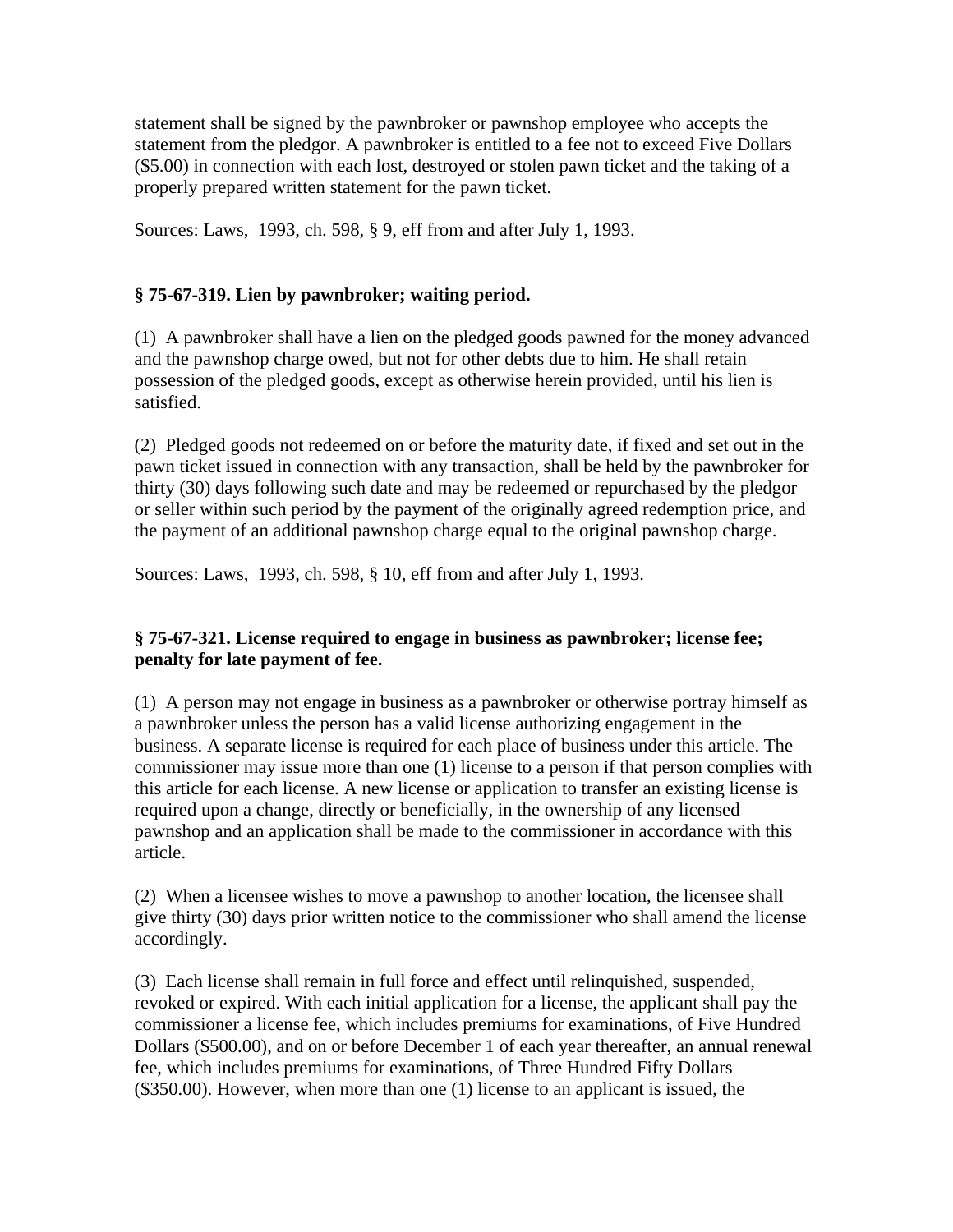commissioner, for each subsequent license, may only impose a fee, which includes premiums for examinations, of Three Hundred Fifty Dollars (\$350.00) at the time of application, and an annual renewal fee, which includes premiums for examinations, of Three Hundred Fifty Dollars (\$350.00) on or before December 1 of each year thereafter. If the annual fee remains unpaid thirty (30) days after December 1, the license shall thereupon expire, but not before December 31 of any year for which the annual fee has been paid. If any person engages in business as provided for in this article without paying the license fee provided for in this article commencing business or before the expiration of the person's current license, as the case may be, then the person shall be liable for the full amount of the license fee, plus a penalty in an amount not to exceed Twenty-five Dollars (\$25.00) for each day that the person has engaged in such business without a license or after the expiration of a license. All licensing fees and penalties authorized in this section shall be paid into the Consumer Finance Fund of the Department of Banking and Consumer Finance.

(4) Notwithstanding other provisions of this article, the commissioner may issue a temporary license authorizing the operator of a pawnshop on the receipt of an application to transfer a license from one person to another or on the receipt of an application for a license involving principals and owners that are substantially identical to those of an existing licensed pawnshop. The temporary license is effective until the permanent license is issued or denied.

(5) Notwithstanding other provisions of this article, neither a new license nor an application to transfer an existing license shall be required upon any change, directly or beneficially, in the ownership of any licensed pawnshop incorporated under the laws of this state or any other state so long as the licensee continues to operate as a corporation doing a pawnshop business under the license. The commissioner may, however, require the licensee to provide such information as he deems reasonable and appropriate concerning the officer and directors of the corporation and persons owning in excess of twenty-five percent (25%) of the outstanding shares of the corporation.

Sources: Laws, 1993, ch. 598, § 11; Laws, 2001, ch. 503, § 2, eff from and after passage (approved Mar. 24, 2001.)

#### **§ 75-67-323. Eligibility requirements for license; posting of license and sign in conspicuous place.**

(1) To be eligible for a pawnbroker license, an applicant shall:

(a) Operate lawfully and fairly within the purposes of this article;

(b) Not have been convicted of a felony in the last ten (10) years or be active as a beneficial owner for someone who has been convicted of a felony in the last ten (10) years;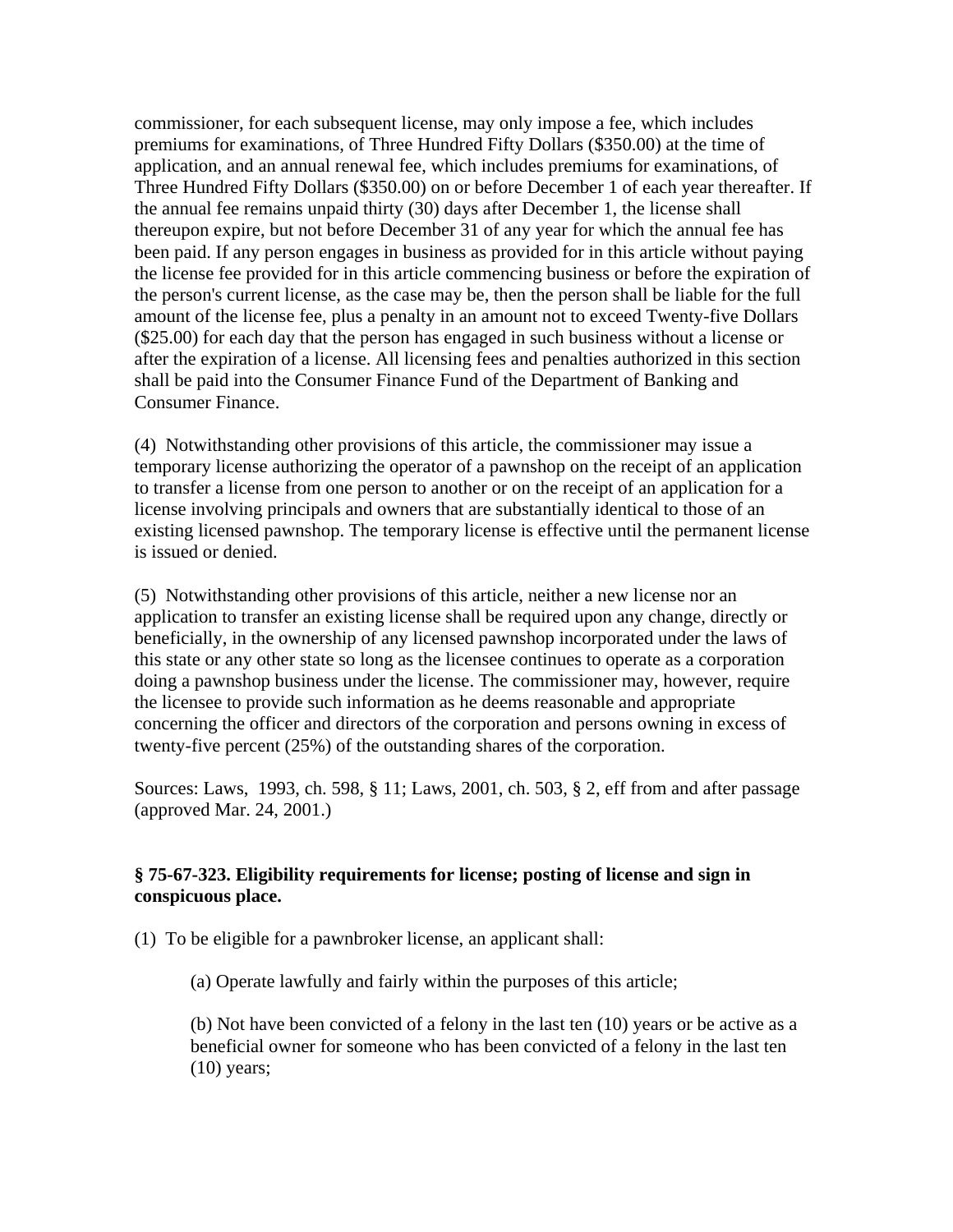(c) File with the commissioner a bond with good security in the penal sum of Ten Thousand Dollars (\$10,000.00), payable to the State of Mississippi for the faithful performance by the licensee of the duties and obligations pertaining to the business so licensed and the prompt payment of any judgment which may be recovered against such licensee on account of damages or other claim arising directly or collaterally from any violation of the provisions of this article; such bond shall not be valid until it is approved by the commissioner; such applicant may file, in lieu thereof, cash, a certificate of deposit, or government bonds in the amount of Ten Thousand Dollars (\$10,000.00); such deposit shall be filed with the commissioner and is subject to the same terms and conditions as are provided for in the surety bond required herein; any interest or earnings on such deposits are payable to the depositor.

(d) File with the commissioner an application accompanied by the initial license fee required in this article.

(e) Submit a set of fingerprints from any local law enforcement agency. In order to determine the applicant's suitability for license, the commissioner shall forward the fingerprints to the Department of Public Safety; and if no disqualifying record is identified at the state level, the fingerprints shall be forwarded by the Department of Public Safety to the FBI for a national criminal history record check.

(2) Every licensee shall post his license in a conspicuous place at each place of business.

(3) Every licensee shall post and display a sign which measures at least twenty (20) inches by twenty (20) inches in a conspicuous place and in easy view of all persons who enter the place of business. The sign shall display bold, blocked letters, easily readable, with the following information: "This pawnshop is licensed and regulated by the Mississippi Department of Banking and Consumer Finance. If you encounter any unresolved problem with a transaction at this location, you are entitled to assistance. Please call or write: Mississippi Department of Banking and Consumer Finance, Post Office Drawer 23729, Jackson, MS 39225-3729; Phone 1-800-844-2499."

Sources: Laws, 1993, ch. 598, § 12; Laws, 2001, ch. 503, § 3, eff from and after passage (approved Mar. 24, 2001.)

### **§ 75-67-325. Suspension or revocation of license; conditional license; surrender of license; reinstatement of license; enforcement by Commissioner of Banking.**

(1) The commissioner may, after notice and hearing, suspend or revoke any license if it finds that:

(a) The licensee, either knowingly, or without the exercise of due care to prevent the same, has violated any provision of this article;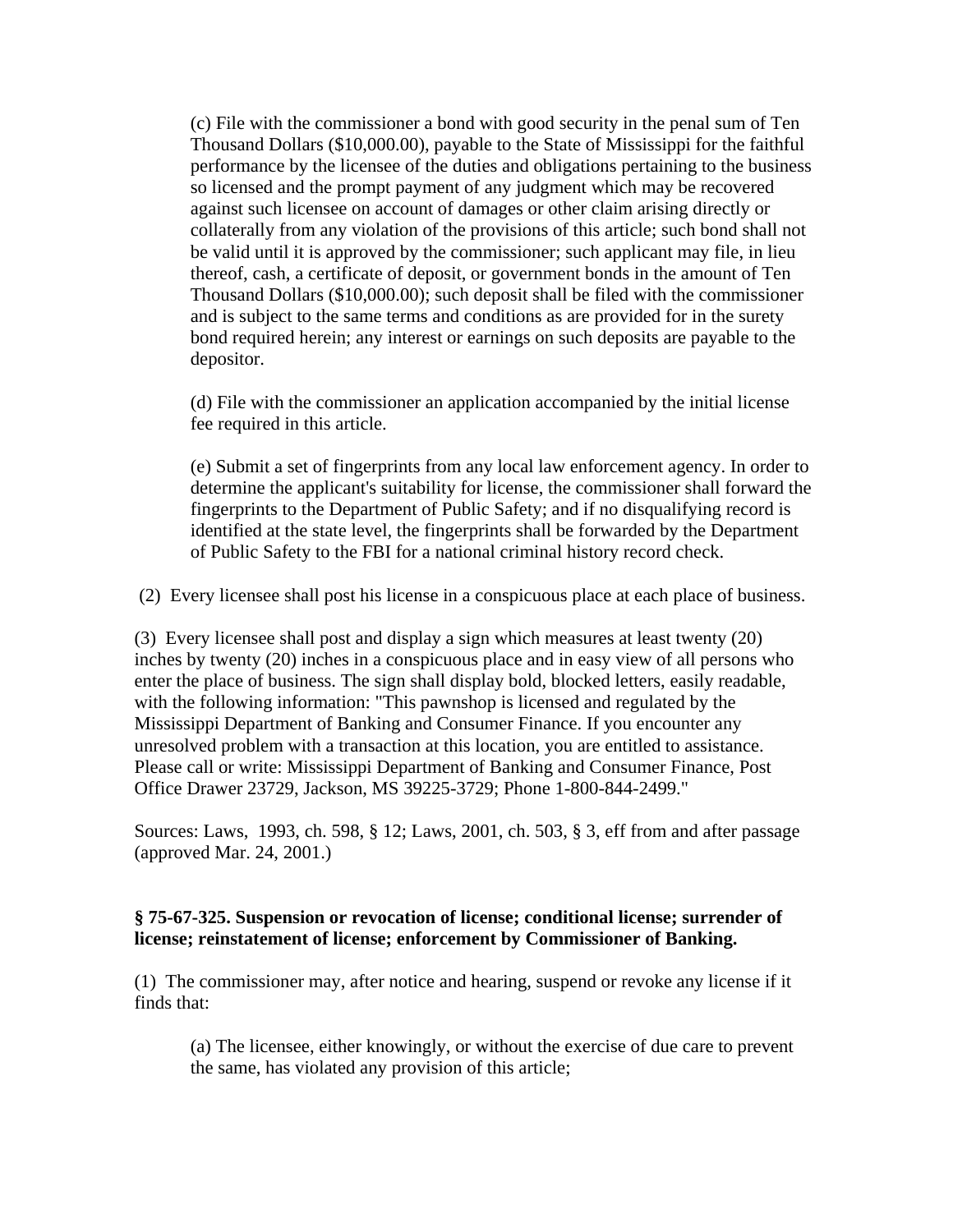(b) Any fact or condition exists which, if it had existed or had been known to exist at the time of the original application for such license, clearly would have justified the commissioner in refusing such license;

(c) The licensee has aided, abetted or conspired with an individual or person to circumvent or violate the requirement of the article;

(d) The licensee, or a legal or beneficial owner of the license, has been convicted of a crime that the commissioner finds directly relates to the duties and responsibilities of the occupation of pawnbroker.

 (2) The commissioner may conditionally license or place on probation a person whose license has been suspended or may reprimand a licensee for a violation of this article.

(3) The manner of giving notice and conducting a hearing as required by subsection (1) of this section shall be performed in accordance with Mississippi Administrative Procedures Law, Section 25-43-1, et seq., Mississippi Code of 1972.

(4) Any licensee may surrender any license by delivering it to the commissioner with written notice of its surrender, but such surrender shall not affect the licensee's civil or criminal liability for acts committed prior thereto.

(5) No revocation, suspension or surrender of any license shall impair or affect the obligation of any pre-existing lawful contract between the licensee and any pledgor. Any pawn transaction made without benefit of license is void.

(6) The commissioner may reinstate suspended licenses or issue new licenses to a person whose license or licenses have been revoked if no fact or condition then exists which clearly would have justified the commissioner in refusing originally to issue a license under this article.

(7) The appropriate local law enforcement agency shall be notified of any licensee who has his license suspended or revoked as provided by this article.

(8) The Commissioner of Banking shall enforce the provisions of this section.

Sources: Laws, 1993, ch. 598, § 13, eff from and after July 1, 1993.

# **§ 75-67-327. Application for new pawnshop license, transfer of existing license or approval for change in ownership.**

(1) An application for a new pawnshop license, the transfer of an existing pawnshop license or the approval of a change in the ownership of a licensed pawnshop shall be under oath and shall state the full name and place of residence of the applicant, the place where the business is to be conducted and other relevant information required by the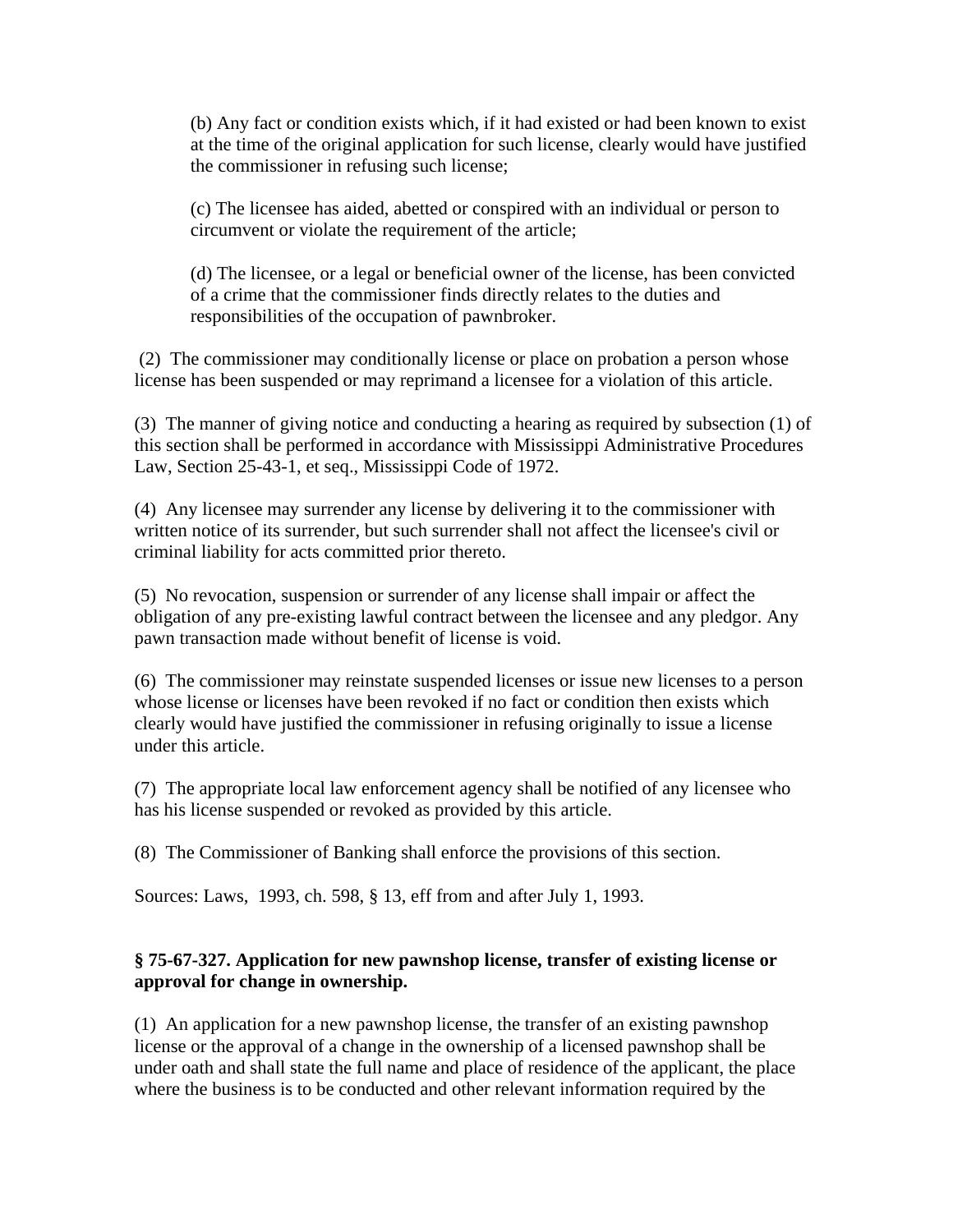commissioner. If the applicant is a partnership, the application shall state the full name of each partner. If the applicant is a corporation, the application shall state the full name and address of each officer, shareholder and director.

(2) Notwithstanding the provision of this article, the application need not state the full name and address of each shareholder, if the applicant is owned directly or beneficially by a person which as an issuer has a class of securities registered pursuant to Section 12 of the Securities Exchange Act of 1934 or is an issuer of securities which is required to file reports with the Securities and Exchange Commission pursuant to Section 15(d) of the Securities Exchange Act, provided that such person files with the commissioner such information, documents and reports as are required by the provision of the Securities Exchange Act to be filed by such issuer with the Securities and Exchange Commission.

Sources: Laws, 1993, ch. 598, § 14, eff from and after July 1, 1993.

## **§ 75-67-329. Confiscation of pledged or purchased goods.**

(1) No pledged or purchased goods can be confiscated without specifically accomplishing the following actions:

(a) A police report being made in a timely manner;

(b) A warrant sworn out for the person who pledged or sold the goods to the pawnbroker; and

(c) A theft report, or a National Crime Information Center (NCIC) report, identifying the merchandise to be confiscated along with a request for restitution, pursuant to law.

(2) Pledged or purchased goods can be put on a one-time seven (7) day hold by the authorized law enforcement authorities.

(3) Confiscated merchandise shall be returned to the pawnbroker by the law enforcement authorities as soon as possible when determined that the merchandise has no rightful owner.

Sources: Laws, 1993, ch. 598, § 15, eff from and after July 1, 1993.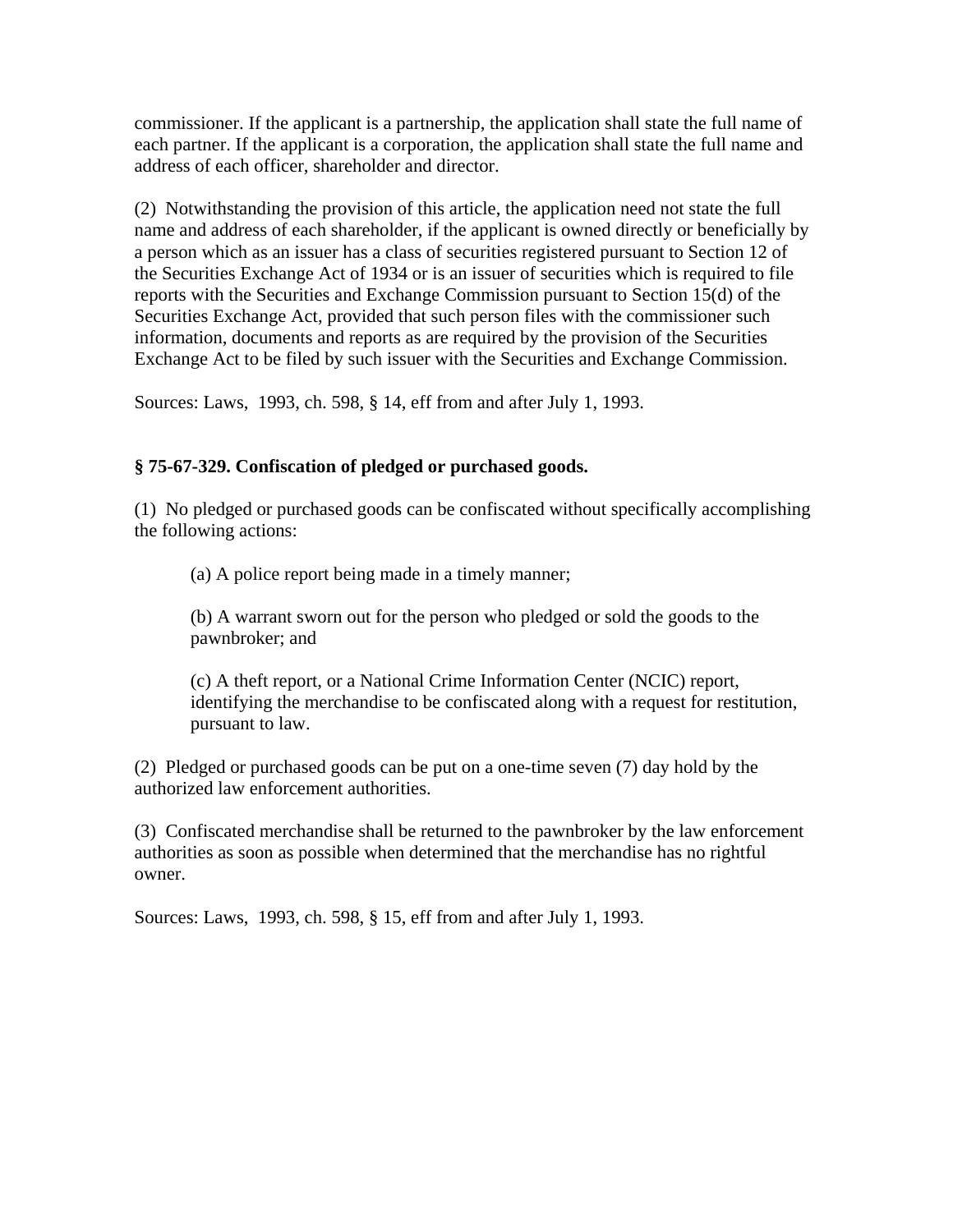### **§ 75-67-331. Penalty for failure to secure a license.**

Any person who engages in the business of operating a pawnshop without first securing a license prescribed by this article shall be guilty of a misdemeanor and upon conviction thereof, shall be punishable by a fine not in excess of One Thousand Dollars (\$1,000.00) or by confinement in the county jail for not more than one (1) year, or both.

Sources: Laws, 1993, ch. 598, § 16, eff from and after July 1, 1993.

### **§ 75-67-333. Additional civil and criminal penalties for violations of this article; injunctions.**

(1) In addition to any other penalty which may be applicable, any licensee or employee who willfully violates any provision of this article, or who willfully makes a false entry in any record specifically required by this article, shall be guilty of a misdemeanor and upon conviction thereof, shall be punishable by a fine not in excess of One Thousand Dollars (\$1,000.00) per violation or false entry.

(2) (a) In addition to any other penalty which may be applicable, any licensee or employee who fails to make a record of a pawnshop transaction and subsequently sells or disposes of the pledged goods from such transaction shall be punished as follows:

> (i) For a first offense, the licensee or employee shall be guilty of a misdemeanor and upon conviction thereof, shall be punishable by a fine not in excess of One Thousand Dollars (\$1,000.00) or by imprisonment in the county jail for not more than one (1) year, or both fine and imprisonment;

(ii) For a second offense, the licensee or employee shall be guilty of a felony and upon conviction thereof, shall be punishable by a fine not in excess of Five Thousand Dollars (\$5,000.00) or by imprisonment in the custody of the State Department of Corrections for a term not less than one (1) year nor more than five (5) years, or by both fine and imprisonment.

(b) Any licensee convicted in the manner provided in this subsection (2) shall forfeit the surety bond or deposit required in Section 75-67-323 and the amount of such bond or deposit shall be credited to the budget of the state or local agency, which directly participated in the prosecution of such licensee, for the specific purpose of increasing law enforcement resources for that specific state or local agency. Such bond or deposit shall be used to augment existing state and local law enforcement budgets and not to supplant them.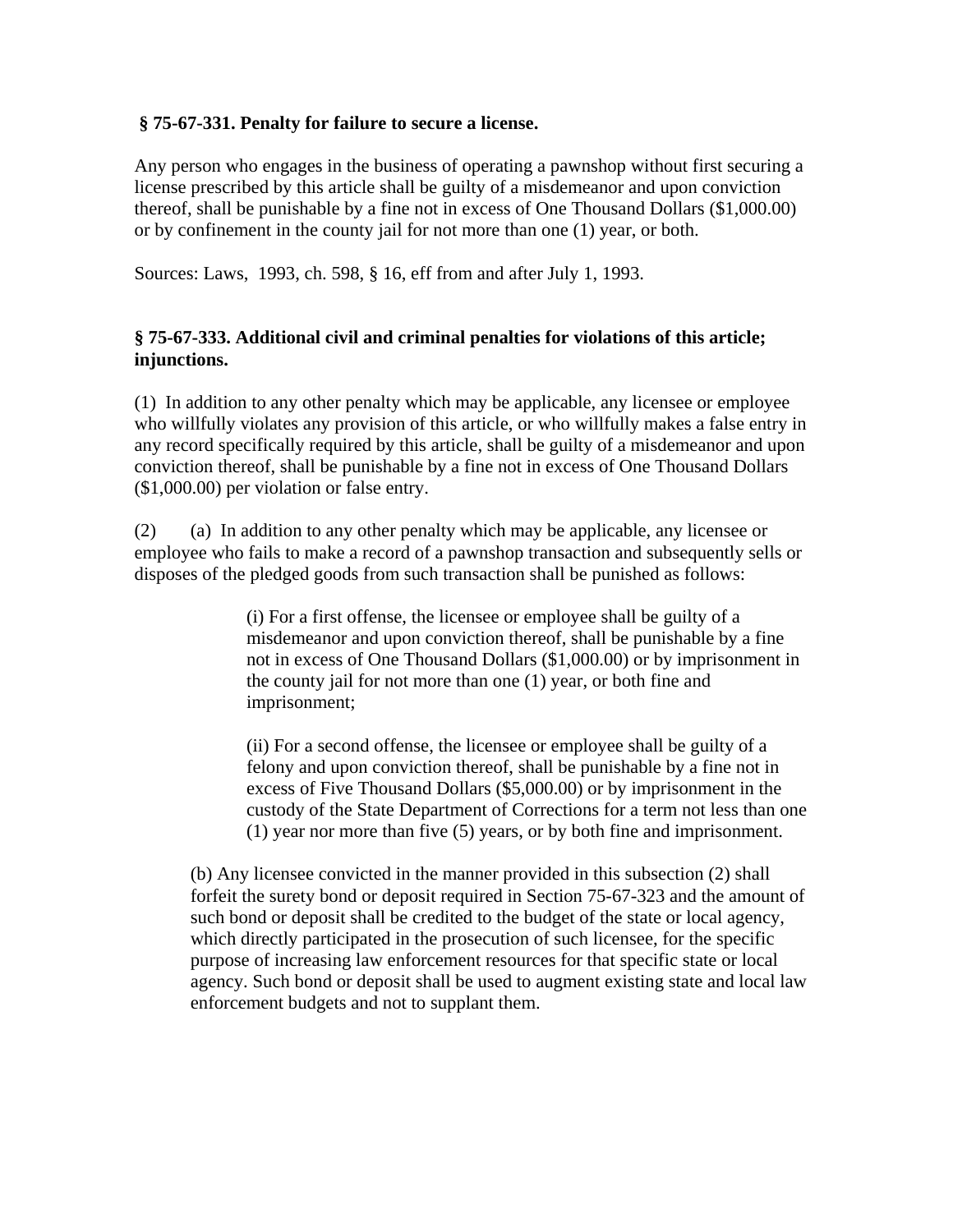(3) Compliance with the criminal provisions of this article shall be enforced by the appropriate law enforcement agency who may exercise for such purpose any authority conferred upon such agency by law.

(4) When the commissioner has reasonable cause to believe that a person is violating any provision of this article, the commissioner, in addition to and without prejudice to the authority provided elsewhere in this article, may enter an order requiring the person to stop or to refrain from the violation. The commissioner may sue in any circuit court of the state having jurisdiction and venue to enjoin the person from engaging in or continuing the violation or from doing any act in furtherance of the violation. In such an action, the court may enter an order or judgment awarding a preliminary or permanent injunction.

(5) The commissioner may, after notice and a hearing, impose a civil penalty against any licensee adjudged by the commissioner to be in violation of the provisions of this article. Such civil penalty shall not exceed Five Hundred Dollars (\$500.00) per violation and shall be deposited into the State General Fund.

Sources: Laws, 1993, ch. 598, § 17; Laws, 2001, ch. 503, § 4, eff from and after passage (approved Mar. 24, 2001.)

# **§ 75-67-334. Authority of commissioner to examine persons suspected of violating licensure requirements.**

The commissioner, or his duly authorized representative, for the purpose of discovering violations of this article and for the purpose of determining whether persons are subject to the provisions of this article, may examine persons licensed under this article and persons reasonably suspected by the commissioner of conducting business that requires a license under this article, including all relevant books, records and papers employed by those persons in the transaction of their business, and may summon witnesses and examine them under oath concerning matters relating to the business of those persons, or such other matters as may be relevant to the discovery of violations of this article, including without limitation the conduct of business without a license as required under this article.

Sources: Laws, 2001, ch. 503, § 6, eff from and after passage (approved Mar. 24, 2001.)

## **§ 75-67-335. Liability of rightful owner to pawnbroker where pledged goods are found to be stolen; restitution awarded upon successful prosecution.**

If any pledged goods from a pawn transaction are found to be stolen goods and are returned to the rightful owner by law enforcement authorities and if the licensee who accepted such pledged goods has complied with all of the duties and responsibilities as specified in this article during such transaction, then the rightful owner of such pledged goods shall be liable to the licensee for the pledged amount if the rightful owner fails to prosecute or cooperate in the criminal prosecution related to such pawn transaction,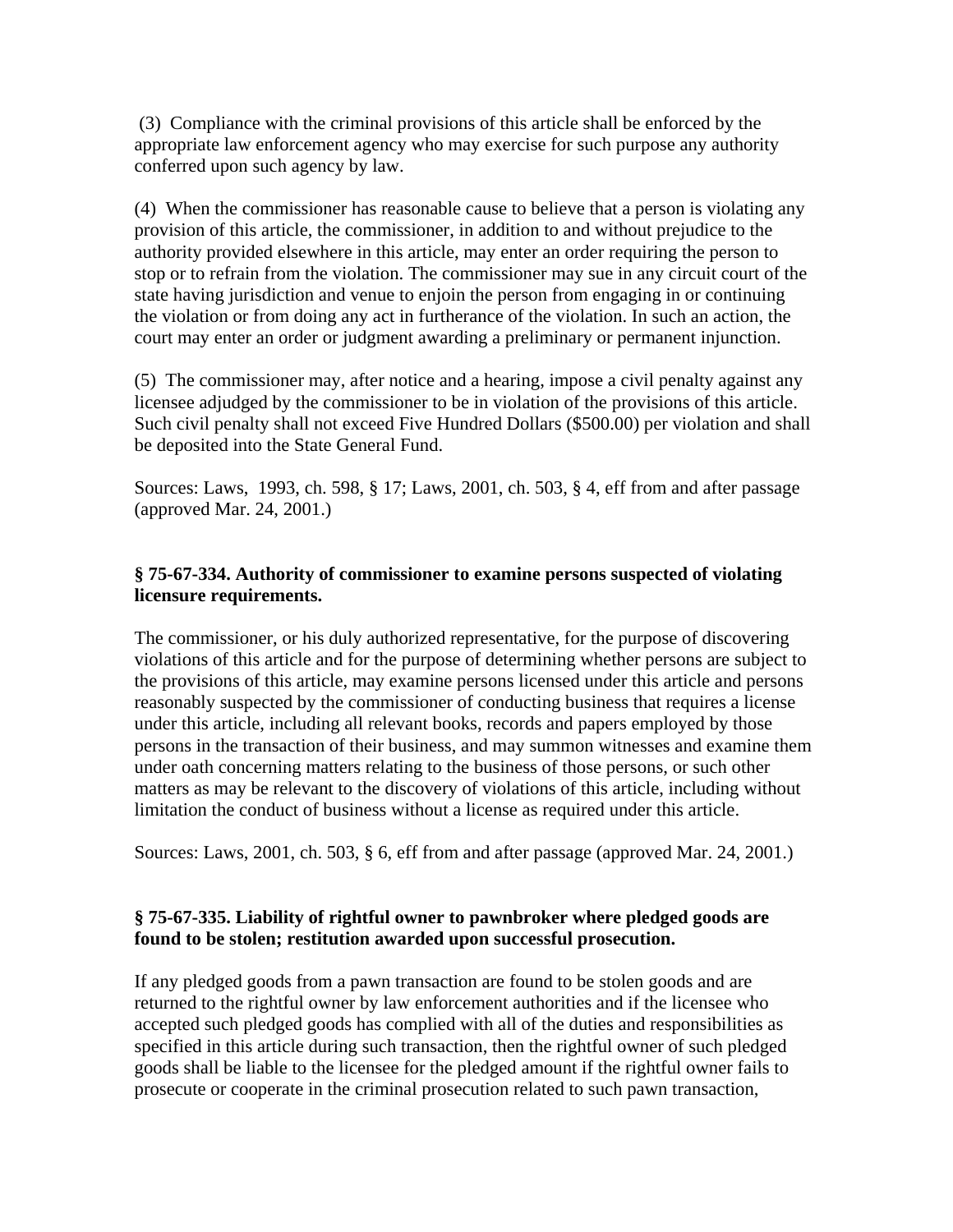provided that the rightful owner can prove that the stolen goods are his. It shall also be the responsibility of the licensee to assist or cooperate in the criminal prosecution related to such pawn transaction. Upon successful criminal prosecution, restitution shall be awarded to the pawnbroker and the rightful owner, if applicable, by the criminal court at the time of the defendant's sentencing. If the identity of a person who pawned stolen goods can be determined, the district attorney may prosecute such person for any applicable criminal violations.

Sources: Laws, 1993, ch. 598, § 18; Laws, 1997, ch. 610, § 1; Laws, 2001, ch. 503, § 10, eff from and after passage (approved Mar. 24, 2001.)

## **§ 75-67-337. Severability provision.**

The provisions of this article are severable. If any part of this article is declared invalid or unconstitutional, such declaration shall not affect the parts which remain.

Sources: Laws, 1993, ch. 598, § 19, eff from and after July 1, 1993.

#### **§ 75-67-339. Time limit for existing pawnbrokers to apply for license and pay fee.**

Pawnbrokers operating pawnshop locations in business as of July 1, 1993, shall have until January 1, 1994, to apply for a license under this article and to pay the required fee, and upon such application and payment of such required fee, shall be granted a license under this article.

Sources: Laws, 1993, ch. 598, § 20, eff from and after July 1, 1993.

#### **§ 75-67-341. Authority of Commissioner of Banking to develop forms; commissioner may examine records without notice.**

(1) The Commissioner of Banking shall develop and provide any necessary forms to carry out the provisions of this article.

(2) To assure compliance with the provisions of this article, the commissioner may examine the pawn books and records of any licensee without notice during normal business hours.

Any expenses incurred for such examinations are included in the licensee's application fee; however, the commissioner may charge the licensee any actual expenses incurred while examining the licensee's pawn records or books which are located outside of the State of Mississippi.